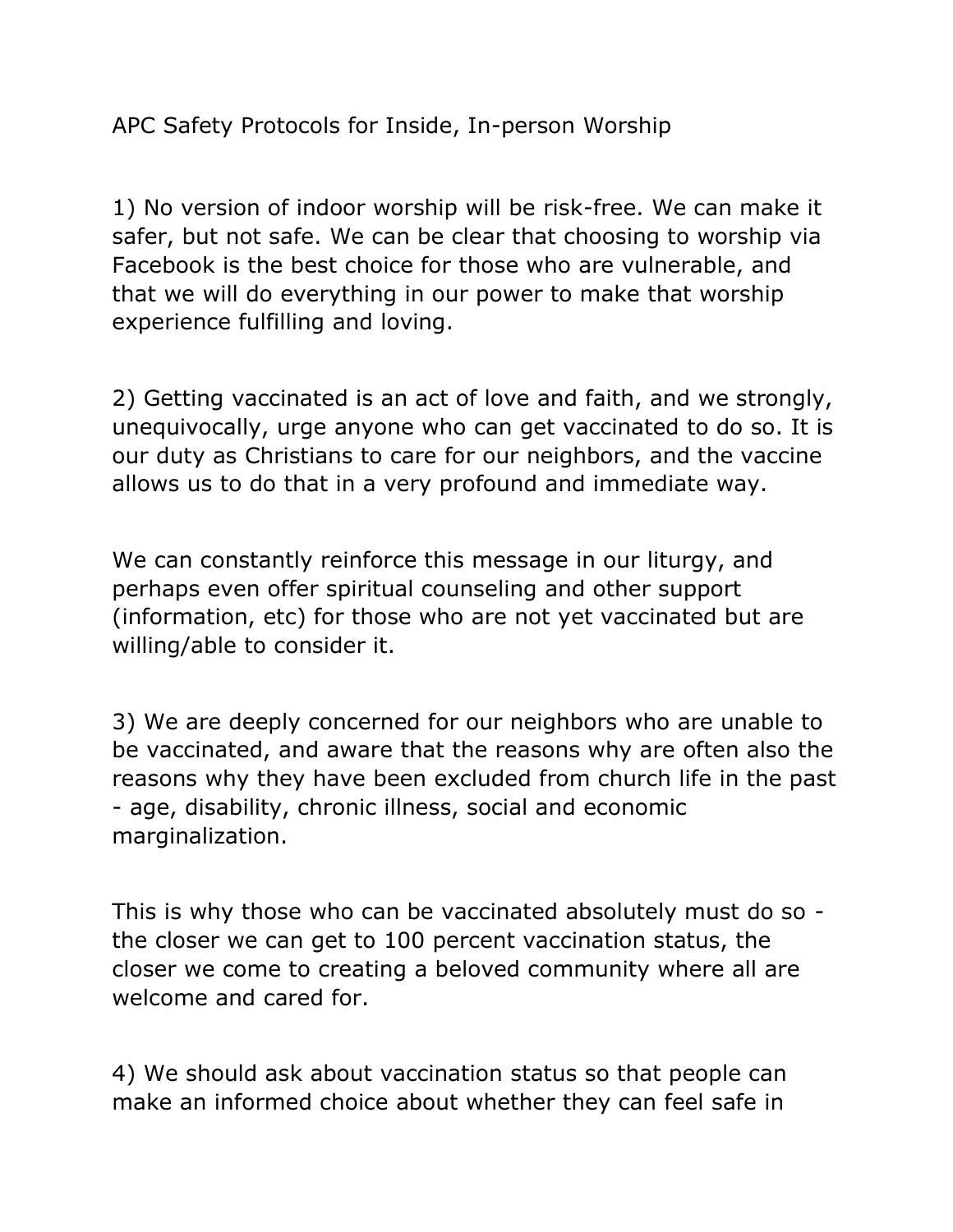worship or not. Sending copies of proof of vaccinations lets APC keep track of what percentage of our members and regular attendees are vaccinated, and thus allows us to offer that in the spirit of allowing people to make informed decisions.

## Safety Protocols

Proof of Vaccination: People will send proof of vaccination to Ashley. Proof of vaccination can also be shared on-site with Michelle. Ashley will share details with Michelle as Clerk of Session. Ashley and Michelle can share number of people vaccinated with Session and congregation.

Masks: Masks will be worn at all times for those two years of age and up. Masks for adults and kids will be available in the main entrance area if needed. VDH signage will be present as a reminder on how to wear masks.

Air Quality: APC has 20% fresh air always coming into the space. Air purifiers will be in the conference room, worship space, gathering area, and Ashley's office.

Space Cleaning: Our space will continue to be cleaned every Friday and Sunday afternoon.

Hand Washing/Hand Sanitizers: People will be asked to use hand sanitizer coming and going from the main entrance. A hand sanitizer station will be available at the main entrance. Hand sanitizers will be placed throughout the facility.